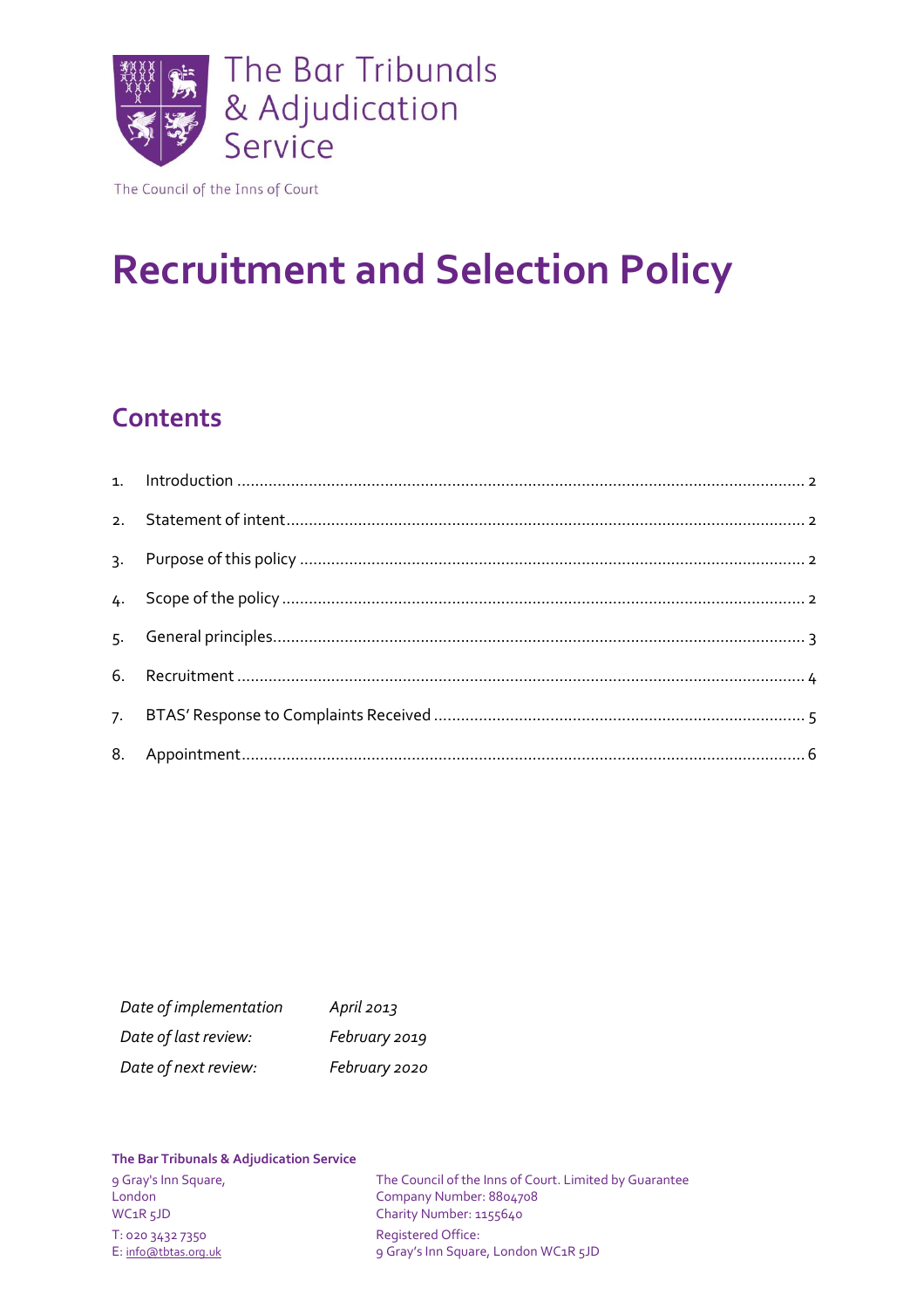### <span id="page-1-0"></span>**1. Introduction**

- 1.1 The Bar Tribunals and Adjudication Service ('BTAS') is responsible for recruiting; appointing, administering and adjudicating Disciplinary Tribunals, including Tribunals which consider the most serious allegations of professional misconduct against barristers.
- 1.2 In addition to Disciplinary Tribunals, BTAS has similar responsibilities for Fitness to Practise hearings and Interim Suspension Panels for barristers.
- 1.3 BTAS also administers and supports the Inns' Conduct Committee (ICC), a committee responsible for adjudicating on any misconduct issues arising from applications for admission to an Inn of Court or misconduct matters relating to student members of an Inn.

### <span id="page-1-1"></span>**2. Statement of intent**

BTAS is committed to:

- i. provide a hearings service that is efficient, effective, timely, professional and transparent and one that uses up to date practises and approaches.
- ii. facilitate high quality decision-making in the public interest; and,
- iii. be independent, providing clear separation of the adjudicatory function from the BSB, as the prosecuting body for the Bar.

# <span id="page-1-2"></span>**3. Purpose of this policy**

- 3.1 The purpose of this policy is to promote a fair and transparent recruitment process, which is efficient and effective whilst ensuring equality of opportunity.
- 3.2 This policy outlines the recruitment process and the responsibilities of individuals involved in the process. This will allow BTAS to achieve its aim of recruiting and retaining the right people for the role/post.

# <span id="page-1-3"></span>**4. Scope of the policy**

4.1 This policy is to be applied to the recruitment of persons to the BTAS disciplinary pool and includes members of the ICC.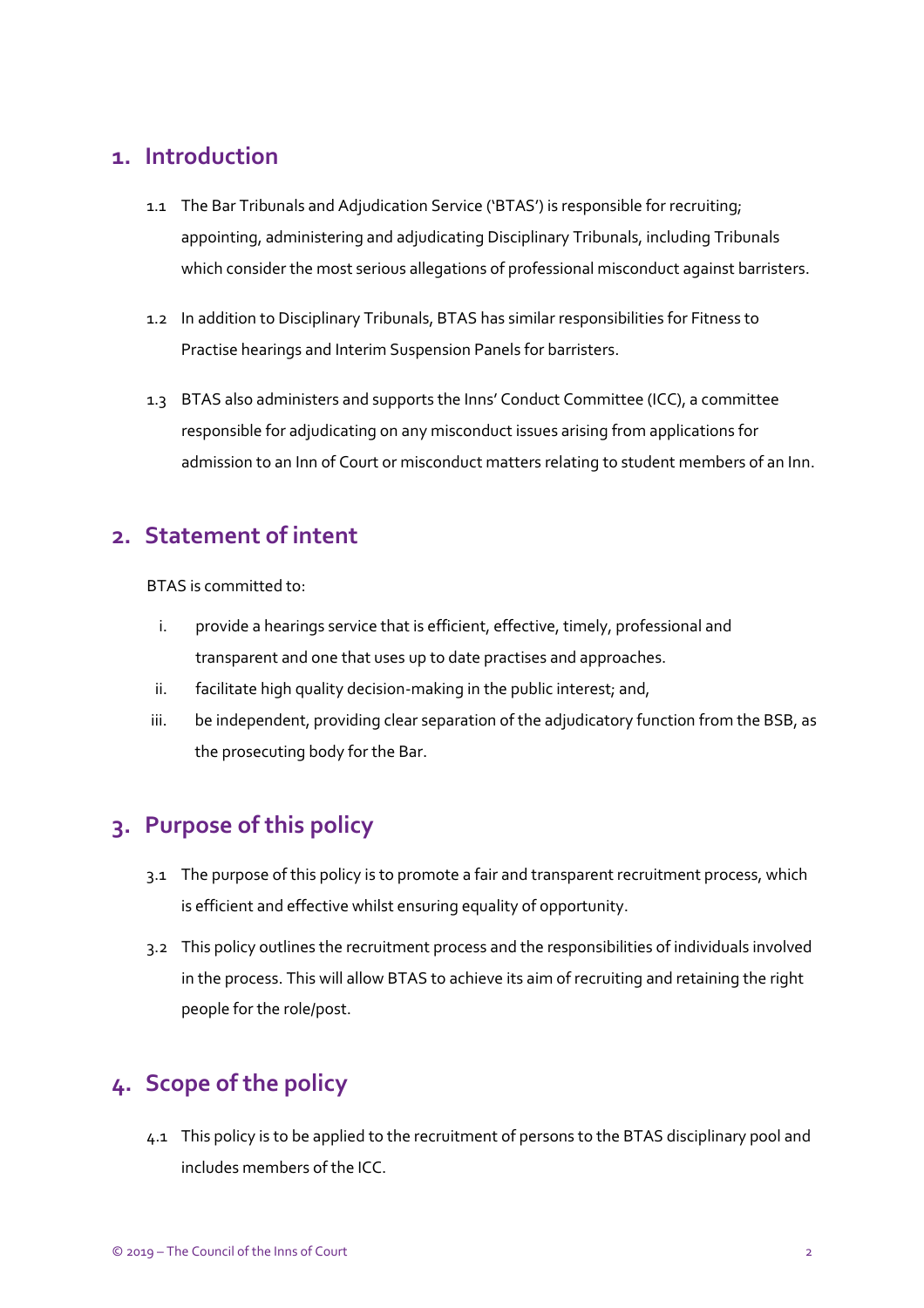- 4.2 BTAS reserves the right to depart from this policy where there is an urgent need to fill a temporary vacancy subject to agreement by the President of COIC.
- 4.3 It must be noted here that although this policy is not intended to apply to BTAS staff, the general approach and the commitment to fair recruitment and selection are common features shared with the COIC Policy on staff recruitment and retention.

# <span id="page-2-0"></span>**5. General principles**

#### 5.1 **Criteria and Competency**

BTAS is committed to fair selection based on merit. No one should be appointed to a post/role unless they are competent to do the tasks required by that post/role; therefore, it is important to set a clear, objective and justifiable criteria and a set of competences for applicants to be marked against.

#### 5.2 **Authority for recruitment**

5.2.1 Panel members, clerks and chair

The Registrar will review the list of those appointed to the disciplinary pool and the ICC at least once per calendar year. The Registrar will communicate the recruitment need to the Tribunals Appointments Body, who will make a recommendation to the President of COIC.

#### 5.2.2 Staff

In overseeing BTAS the Registrar will manage the administrative staff and any others who from time to time may be commissioned to undertake specific or time limited roles. This management will include recruitment, performance and appraisal.

#### 5.3 **Record Keeping**

BTAS will ensure that a full record of the recruitment and selection process is made and retained for a specified period. Personal data will be stored securely at all times. Data Protection is of the highest importance to BTAS, full details can be found in the BTAS Information Security Policy.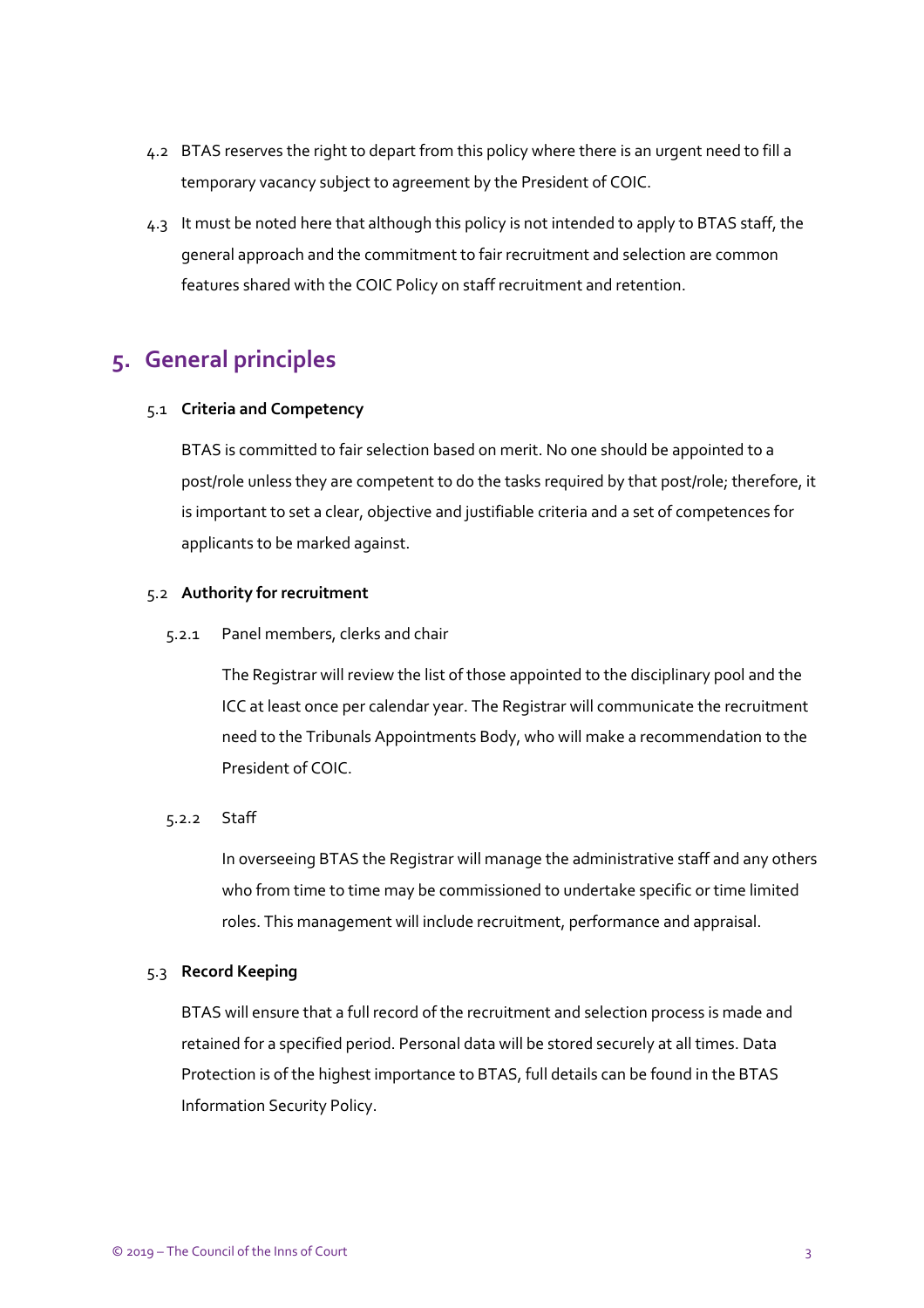#### 5.4 **Confidentiality**

BTAS will seek to ensure confidentiality is maintained throughout the recruitment process. However, this will not prevent BTAS from disclosing information where necessary for the discharge of duties or as required by law.

#### 5.5 **Eligibility and conflicts**

5.5.1 BTAS will employ all due diligence to ensure transparency and avoid conflicts by defining the eligibility requirements to become a member of BTAS. The eligibility requirements are set out in the Appointments Protocol.

#### 5.6 **Equality and diversity monitoring**

BTAS is committed to eliminating discrimination and encouraging diversity. We will monitor and publish equality and diversity data in line with any similar requirement placed upon the BSB by the Legal Services Board. Similarly, we will monitor and publish equality and diversity data to describe our disciplinary panel members, clerks and ICC members. We oppose all forms of unlawful and unfair discrimination.

### <span id="page-3-0"></span>**6. Recruitment**

#### 6.1 **Recruitment need**

Recruitment shall be triggered by a number of factors:

- i. Significant increase in work load.
- ii. Resignation of members of the Disciplinary Tribunals or ICC members.
- iii. A temporary need to cover health, maternity or other long term absence.
- iv. Time expiry of the members of the Disciplinary Tribunals or ICC members.

#### 6.2 **Role description & Person specification**

- 6.2.1 Full details of the BTAS recruitment and selection processes and procedures are set out in the BTAS recruitment guidance, which is updated as necessary.
- 6.2.2 Before recruiting to a new or existing position, BTAS will provide an outline role description and person specification. The BTAS role description will set out the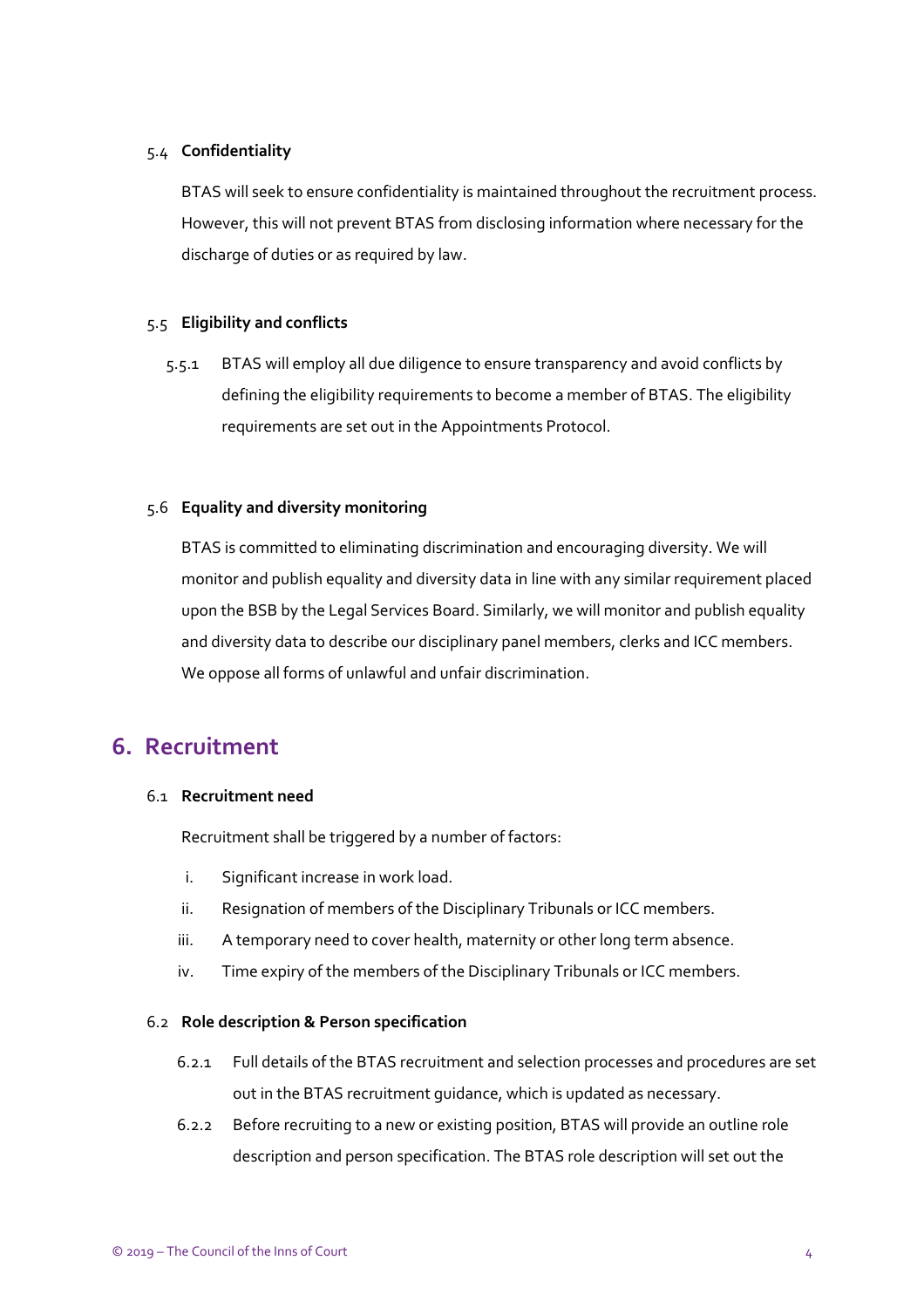duties, aims and objectives of the position and where the position fits within the hierarchical structure (where appropriate).

6.2.3 The person specification will include a list of objective and justifiable criteria. The person specification will list core competences that applicants will be assessed against, these core competences may change depending on the post/role. An awareness of and commitment to equality and diversity, will be included in all person specifications.

#### 6.3 **Advertising**

All roles will be openly advertised. Advertisements will be non-discriminatory and must consider the target audience and the expected level of applications. BTAS is committed to the principle of inclusion and will target specific groups through the publication of adverts in a wide range of media sources.

### <span id="page-4-0"></span>**7. BTAS' Response to Complaints Received**

- 7.1 The Tribunal Appointments Body (TAB) will be responsible for shortlisting candidates for the Disciplinary Tribunals pool or ICC members. Members of TAB should have attended recent and appropriate training in fair recruitment and selection processes.
- 7.2 The Registrar will be responsible for arranging administrative support. All applications will be redacted of personal data.
- 7.3 As a matter of policy all interviews will be competency based.
- 7.4 BTAS will adhere to the Equality Act 2010, and ensure that no questions relating to the candidates sickness record, absence, disability or any other protected characteristic are asked.
- 7.5 BTAS will ensure that reasonable adjustments are provided when necessary.
- 7.6 To ensure transparency of process the interview panel will make written notes for each candidate. It is BTAS policy that a candidate may request feedback following interview only.